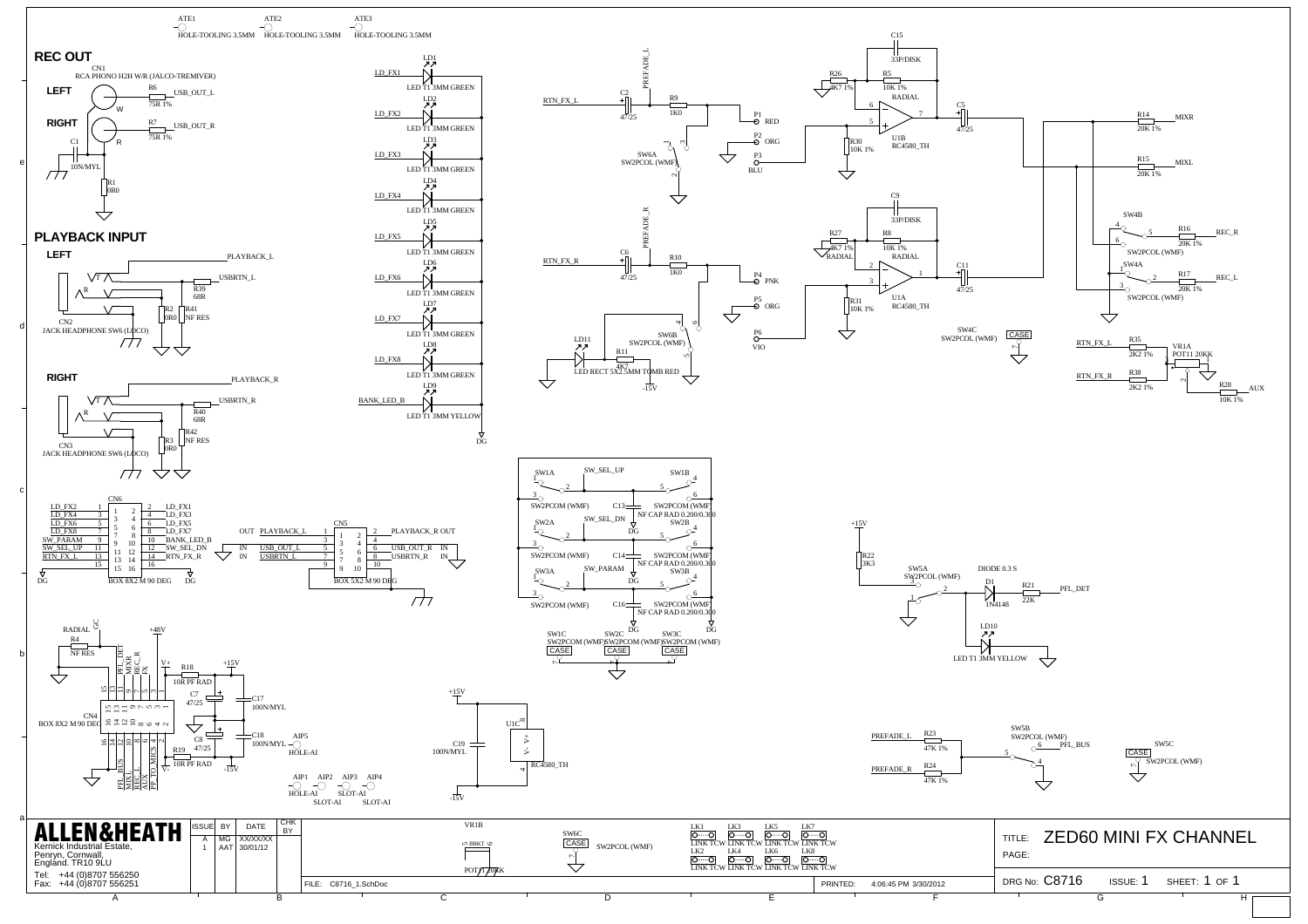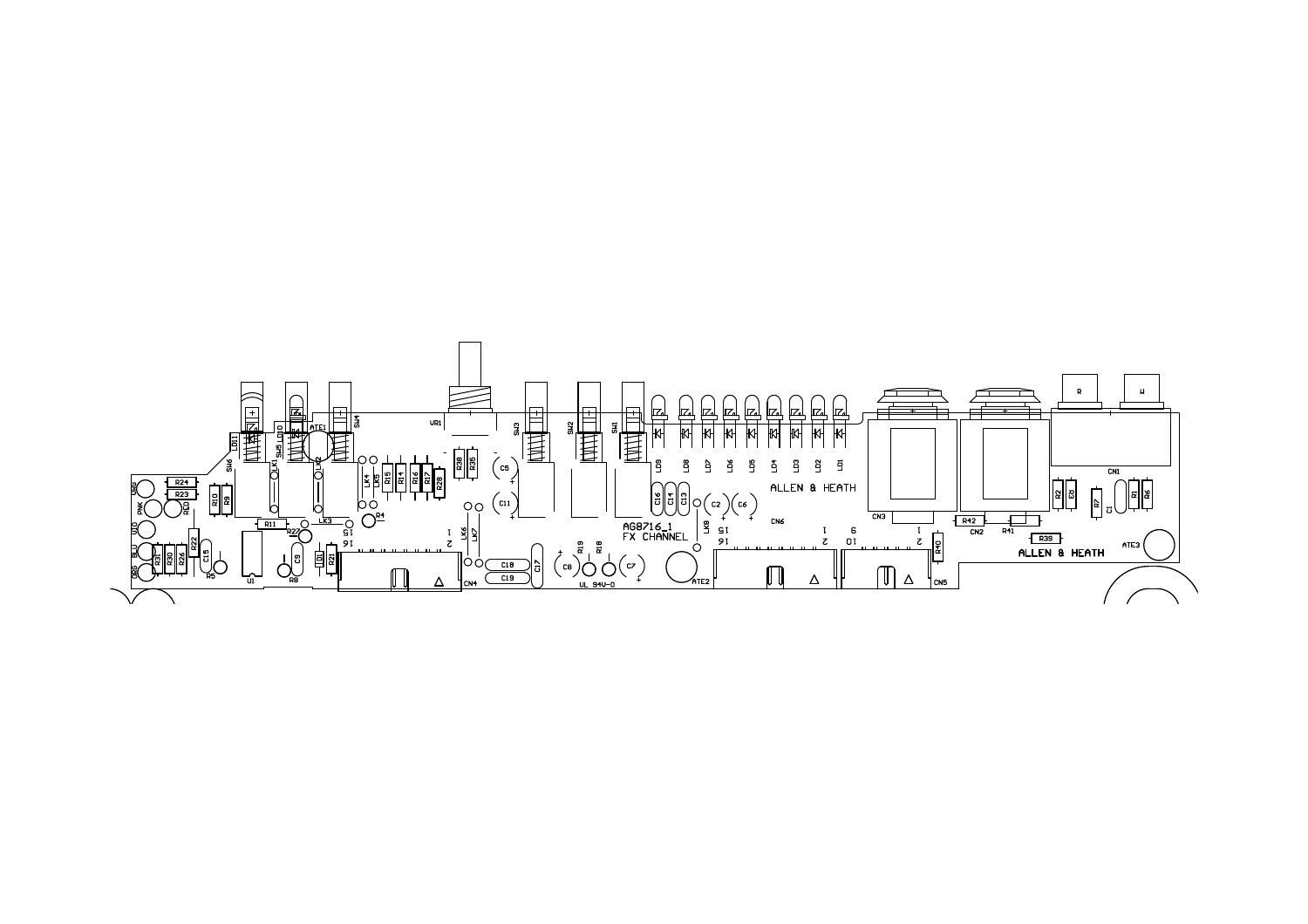| Designator       | Description                                                        | <b>A&amp;H PART</b> |
|------------------|--------------------------------------------------------------------|---------------------|
| AIP1             | AI HOLE 3.1 mm                                                     | <b>NO PART</b>      |
| AIP <sub>2</sub> | AI/ATE SLOT 5.1mm x 3.1 mm                                         | <b>NO PART</b>      |
| AIP <sub>3</sub> | AI/ATE SLOT 5.1mm x 3.1 mm                                         | <b>NO PART</b>      |
| AIP4             | AI/ATE SLOT 5.1mm x 3.1 mm                                         | <b>NO PART</b>      |
| AIP <sub>5</sub> | AI HOLE 3.1 mm                                                     | <b>NO PART</b>      |
| ATE <sub>1</sub> | HOLE TOOLING 3.5 mm                                                | <b>NO PART</b>      |
| ATE <sub>2</sub> | HOLE TOOLING 3.5 mm                                                | <b>NO PART</b>      |
| ATE3             | HOLE TOOLING 3.5 mm                                                | <b>NO PART</b>      |
| C <sub>1</sub>   | CAPACITOR MYLAR 10NF 50V 10% (AF0358)                              | AF0358              |
| C <sub>2</sub>   | CAPACITOR ELECTROLYTIC 47uF 25V (AF0208)                           | AF0208              |
| C <sub>5</sub>   | CAPACITOR ELECTROLYTIC 47uF 25V (AF0208)                           | AF0208              |
| C <sub>6</sub>   | CAPACITOR ELECTROLYTIC 47uF 25V (AF0208)                           | AF0208              |
| C7               | CAPACITOR ELECTROLYTIC 47uF 25V (AF0208)                           | AF0208              |
| C <sub>8</sub>   | CAPACITOR ELECTROLYTIC 47uF 25V (AF0208)                           | AF0208              |
| C <sub>9</sub>   | CAPACITOR DISK CERAMIC 33PF 100V (AF8161)                          | AF8161              |
| C <sub>11</sub>  | CAPACITOR ELECTROLYTIC 47uF 25V (AF0208)                           | AF0208              |
| C <sub>13</sub>  | CAPACITOR CAP RAD 0.200/0.300 NOT FITTED                           | <b>NO PART</b>      |
| C14              | CAPACITOR CAP RAD 0.200/0.300 NOT FITTED                           | <b>NO PART</b>      |
| C <sub>15</sub>  | CAPACITOR DISK CERAMIC 33PF 100V (AF8161)                          | AF8161              |
| C <sub>16</sub>  | CAPACITOR CAP RAD 0.200/0.300 NOT FITTED                           | NO PART             |
| C <sub>17</sub>  | CAPACITOR MYLAR 100NF 100V 10% (AF0160)                            | AF0160              |
| C <sub>18</sub>  | CAPACITOR MYLAR 100NF 100V 10% (AF0160)                            | AF0160              |
| C <sub>19</sub>  | CAPACITOR MYLAR 100NF 100V 10% (AF0160)                            | AF0160              |
| CN <sub>1</sub>  | RCA PHONO DUAL HORIZONTAL W/R (YKC21-3120 (PS3120)) (AL6830)       | AL6830              |
| CN <sub>2</sub>  | JACK SOCKET HORIZONTAL 6 PIN HEADPHONE()loco (AL6893)              | AL6893              |
| CN <sub>3</sub>  | JACK SOCKET HORIZONTAL 6 PIN HEADPHONE()loco (AL6893)              | AL6893              |
| CN <sub>4</sub>  | Connector IDC, Molex Type 0.1" Pitch 8x2 pins (AL4335)             | AL4335              |
| CN <sub>5</sub>  | Connector BOX, Molex Type 0.1" Pitch 5x2 pins Male 90 Deg (AL4334) | AL4334              |
| CN <sub>6</sub>  | Connector IDC, Molex Type 0.1" Pitch 8x2 pins (AL4335)             | AL4335              |
| D <sub>1</sub>   | DIODE SIGNAL 1N4148 (AE0007)                                       | AE0007              |
| LD <sub>1</sub>  | LED T1 3mm GREEN (AE0085)                                          | AE0085              |
| LD <sub>2</sub>  | LED T1 3mm GREEN (AE0085)                                          | AE0085              |
| LD <sub>3</sub>  | LED T1 3mm GREEN (AE0085)                                          | AE0085              |
| LD4              | LED T1 3mm GREEN (AE0085)                                          | AE0085              |
| LD <sub>5</sub>  | LED T1 3mm GREEN (AE0085)                                          | AE0085              |
| LD <sub>6</sub>  | LED T1 3mm GREEN (AE0085)                                          | AE0085              |
| LD7              | LED T1 3mm GREEN (AE0085)                                          | AE0085              |
| LD <sub>8</sub>  | LED T1 3mm GREEN (AE0085)                                          | AE0085              |
| LD <sub>9</sub>  | LED T1 3mm YELLOW (AE0084)                                         | AE0084              |
| LD10             | LED T1 3mm YELLOW (AE0084)                                         | AE0084              |
| LD11             | LED RECT 5x2.5MM TOMBSTONE RED (AE4863)                            | AE4863              |
| LK1              | TC WIRE LINK , AH0070                                              | AH0070              |
| LK <sub>2</sub>  | TC WIRE LINK, AH0070                                               | AH0070              |
| LK <sub>3</sub>  | TC WIRE LINK, AH0070                                               | AH0070              |
| LK4              | TC WIRE LINK, AH0070                                               | AH0070              |
| LK <sub>5</sub>  | TC WIRE LINK, AH0070                                               | AH0070              |
| LK <sub>6</sub>  | TC WIRE LINK, AH0070                                               | AH0070              |
| LK7              | TC WIRE LINK, AH0070                                               | AH0070              |
| LK <sub>8</sub>  | TC WIRE LINK, AH0070                                               | AH0070              |